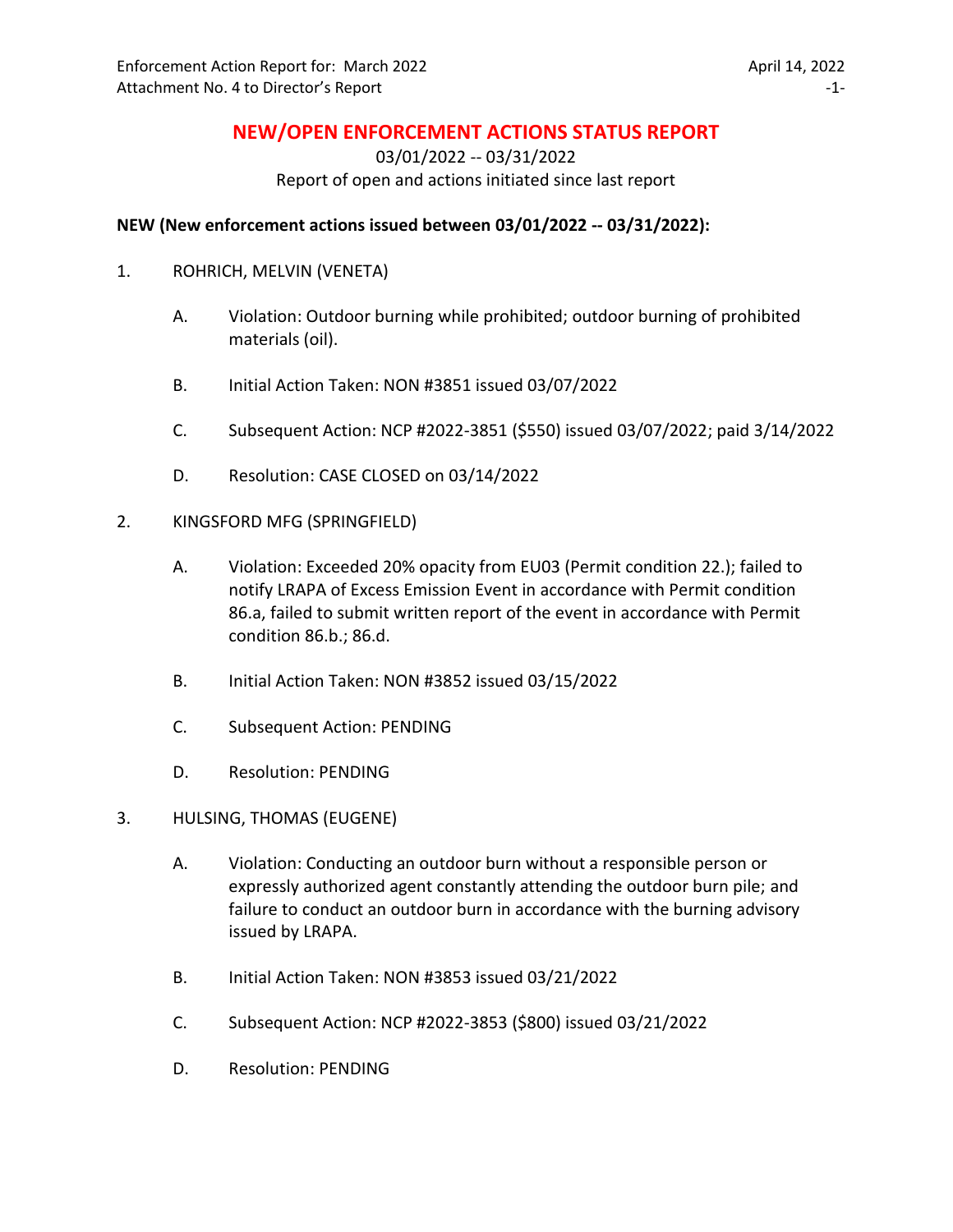### 4. FPG OREGON, LLC DBA WILLAMETTE VALLEY CREMATORY (EUGENE)

- A. Violation: Failed to maintain continuous monitoring data of final chamber (afterburner) exit temperature for all crematory incinerators at the facility; failure to submit Annual Report by February 15, 2022.
- B. Initial Action Taken: NON #3854 issued 03/30/2022
- C. Subsequent Action: PENDING
- D. Resolution: PENDING

# **ACTIONS PERFORMED (enforcement actions issued prior to 03/01/2022 with subsequent action in the current reporting period):**

- 1. JASPER WOOD PRODUCTS, LLC (JASPER)
	- A. Violation: Failure to submit notice and obtain approval from LRAPA prior to the construction/installation of a portable natural gas fired boiler; failure to submit notice and obtain approval from LRAPA prior to the construction/installation of equipment associated with veneer manufacturing (green end). Failure to abide by stationary source permitting requirements in accordance with conditions G14. through G20. referenced in Jasper Wood Products Title V Permit #206117.
	- B. Initial Action Taken: NON #3844 issued 11/17/2021
	- C. Subsequent Action: NCP #2021-3844 (\$12,000) issued 02/09/2022; paid
	- D. Resolution: CASE CLOSED on 03/11/2022

# **PENDING (enforcement actions issued prior to 03/01/2022 with no subsequent action in the current reporting period**):

- 1. OREGON INDUSTRIAL LUMBER PRODUCTS, I (SPRINGFIELD)
	- A. Violation: Respondent continues to operate wood fired boiler in such a manner as to cause the deposition of ash fallout on the property of other persons and has failed to correct the issue in a timely manner.
	- B. Initial Action Taken: NON #3838 issued 06/21/2021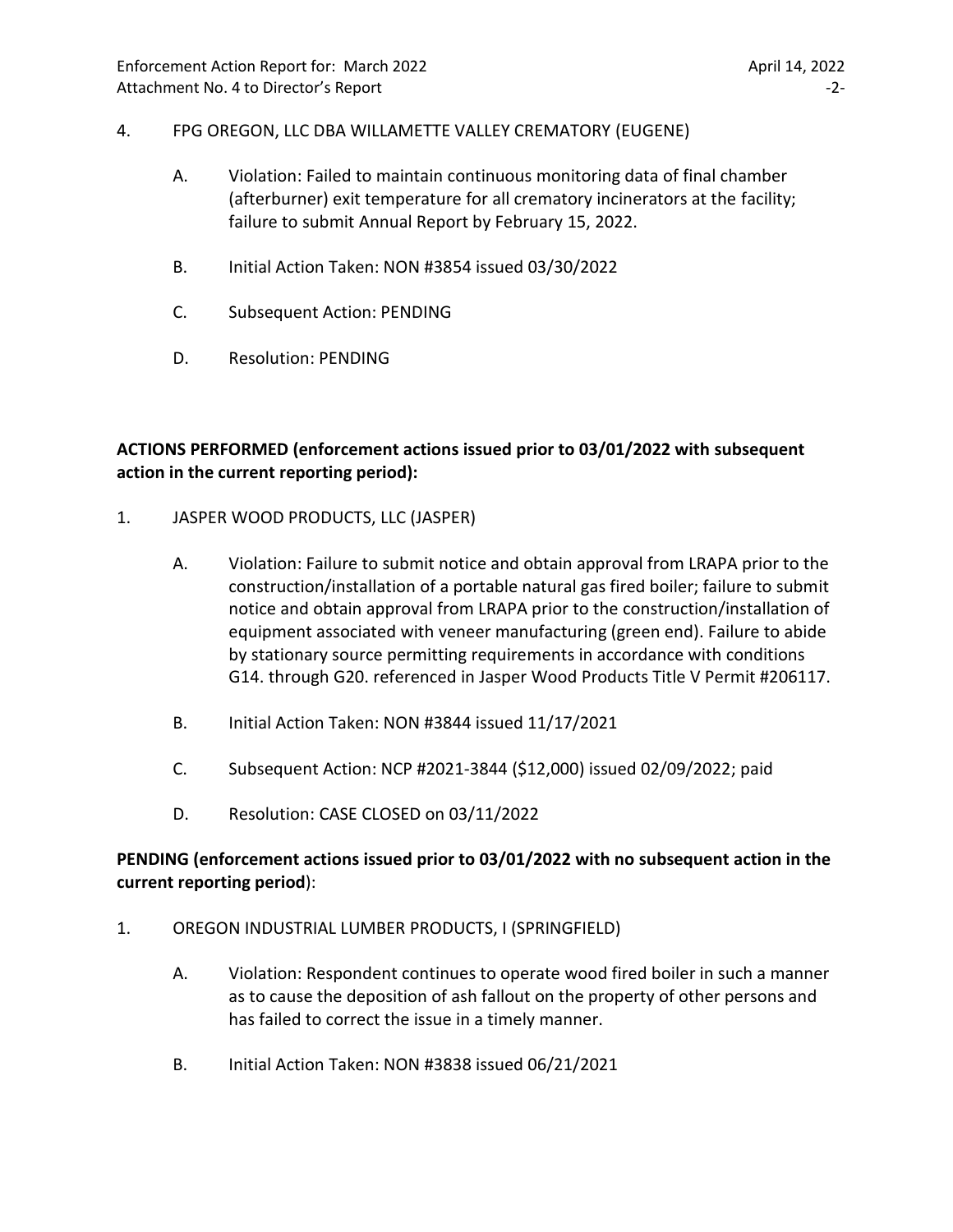- C. Subsequent Action: PENDING
- D. Resolution: PENDING
- 2. BASARABA, DANIEL ACTING ON BEHALF (CRESWELL)
	- A. Violation: failure to attend outdoor burning until extinguished; failure to promptly extinguish illegal outdoor burning; outdoor burning when prohibited; outdoor burning such as to create a nuisance or hazard to public safety; outdoor burning of prohibited materials (wiring, aerosol cans, materials that emit noxious odors when outdoor burned); failure to conduct outdoor burning in an efficient manner; outdoor burning of construction/demolition wastes without first obtaining a letter permit issued by LRAPA. LRAPA Title 47 "Outdoor Burning" enclosed; Respondent may submit to LRAPA in writing, within 15 days of receipt of NON 3845, an account of the events pertaining to the allegations expressed in the "Violations(s) description:" section of NON 3845.
	- B. Initial Action Taken: NON #3845 issued 11/29/2021
	- C. Subsequent Action: PENDING
	- D. Resolution: PENDING
- 3. BONAR, LANCE (CRESWELL)
	- A. Violation: Outdoor burning of prohibited materials (glass, metal, fiberglass); outdoor burning of construction/demolition debris without first obtaining an Outdoor Burning Letter Permit (OBLP) from LRAPA
	- B. Initial Action Taken: NON #3847 issued 02/09/2022
	- C. Subsequent Action: NCP #2021-3847 (\$1,100) issued 02/09/2022
	- D. Resolution: PENDING
- 4. BONAR, LANCE (CRESWELL)
	- A. Violation: Failure to constantly attend an outdoor burn; outdoor burning of prohibited materials (painted dimensional wood, tar paper) outdoor burning of construction/demolition debris without first obtaining an Outdoor Burning Letter Permit (OBLP) from LRAPA